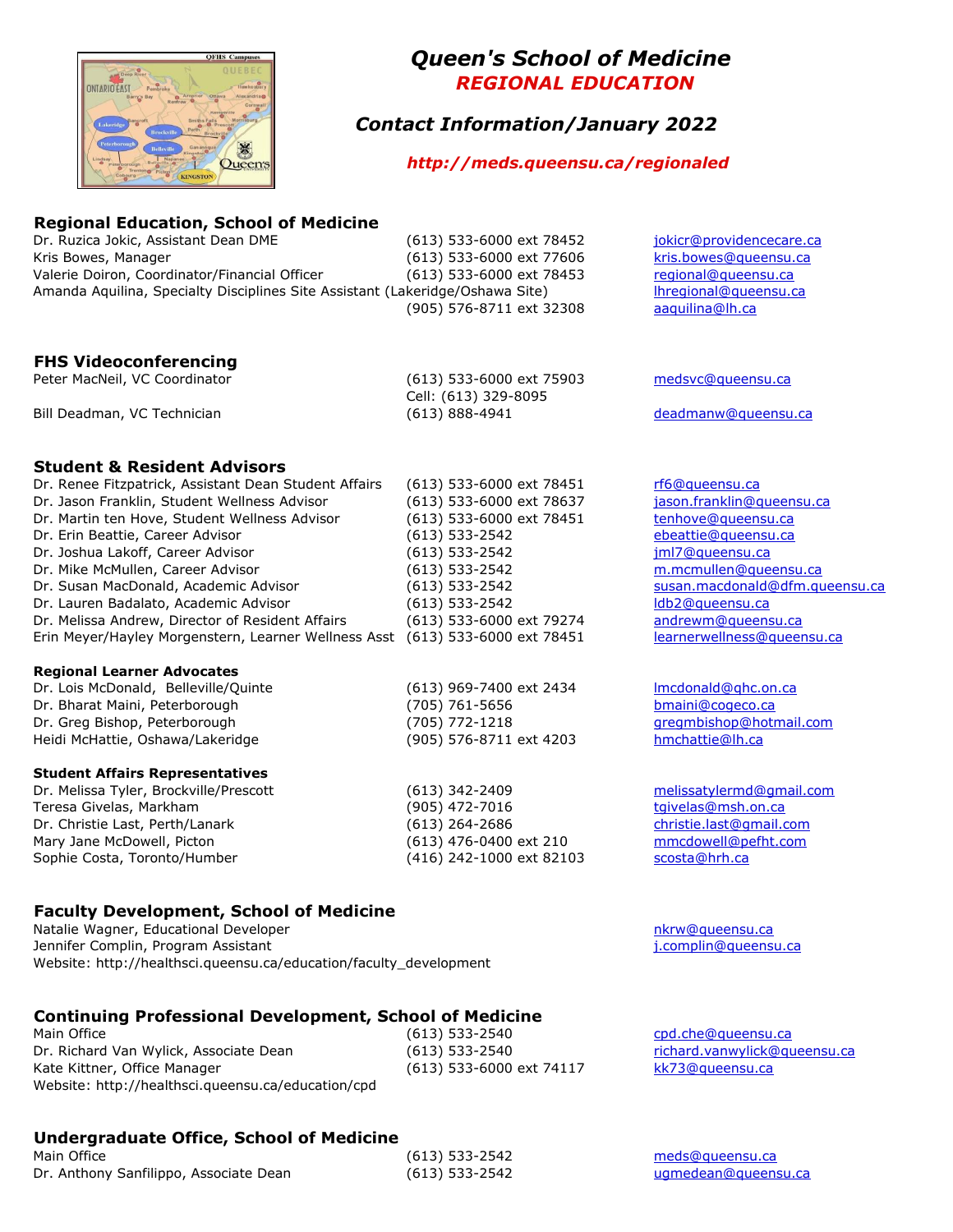Jacqueline Findlay, Staffing & Student Support Manager ext 75163 [jacqueline.findlay@queensu.ca](mailto:jacqueline.findlay@queensu.ca) Jennifer Saunders, UG Operations Manager (613) 533-6000 ext 77574 [saunderj@queensu.ca](mailto:saunderj@queensu.ca) Angelica Mendieta-Sweet, Prgm Manager, Standardized Patient & OSCE ext 32647 [angie.ms@queensu.ca](mailto:angie.ms@queensu.ca) Kelly Moore, Admissions Officer (613) 533-6000 ext 74102 [k.moore@queensu.ca](mailto:k.moore@queensu.ca) Tara Callaghan, Curric Coord Clerkship Rotations (613) 533-6000 ext 75162 [ugme.clerkship@queensu.ca](mailto:ugme.clerkship@queensu.ca) Kelly Sparks, Curricular Coord Clerkship Core Lead (613) 533-6000 ext 74102 [kelly.sparks@queensu.ca](mailto:kelly.sparks@queensu.ca) Tara Hartman, Curricular Coord (Year 2) (613) 533-6000 ext 79546 [tara.hartman@queensu.ca](mailto:tara.hartman@queensu.ca) Micheline McDonald, Curricular Coord (Yr 1) (613) 533-6000 ext 77804 [ugmeyr1@queensu.ca](mailto:ugme.year1@queensu.ca) Kelly Monaghan, Director, Occupational Health, (613) 544-3400 ext 2038 [monaghk@hdh.kari.net](mailto:monaghk@hdh.kari.net) Safety & Infection Control, HDH

Website: http://meds.queensu.ca/academics/undergraduate

## **Postgraduate Office, School of Medicine**

| Postyraugate Unite, School of Medicine                 |                          |                     |
|--------------------------------------------------------|--------------------------|---------------------|
| Main Office                                            | $(613)$ 533-2543         | pqme@queensu.ca     |
| Dr. Karen Schultz, Associate Dean                      | (613) 533-6000 ext 78831 | karen.schultz@que   |
| Jordan Sinnett, Program Manager                        | (613) 533-6000 ext 75431 | jordan.sinnett@que  |
| Christine McCallum, Administrative Assistant           | (613) 533-6000 ext 78831 | christine.mccallum( |
| Leslie Barroso, Registration Coordinator               | (613) 533-6000 ext 77046 | barrosol@queensu.   |
| Karen Spilchen, Program Coordinator                    | (613) 533-6000 ext 78105 | spilchnk@queensu.   |
| Dr. Melissa Andrew, Director of Resident Affairs       | (613) 533-6000 ext 79274 | andrewm@gueensu     |
| Dr. Damon Dagnone, Faculty Lead - CBME                 | (613) 533-6000 ext 77915 | idd1@queensu.ca     |
| Website: http://meds.queensu.ca/academics/postgraduate |                          |                     |

#### **Faculty of Health Sciences**

| Main Office - Tammy Henry                      |
|------------------------------------------------|
| Dr. Jane Philpott, Dean FHS                    |
| Briana Morley, Executive Assistant to the Dean |
| Keri Bazinet, Administrative Assistant         |
| Dr. Leslie Flynn, Vice-Dean Education          |
| Kate Clarke, Administrative Assistant          |
| Dr. Diane Lougheed, Vice-Dean Clinical         |
| Katie Roberts, Associate Director, Staffing    |
| Website: http://healthsci.queensu.ca/          |

# **School of Nursing**

Main Office **Contract Contract Contract Contract Contract Contract Contract Contract Contract Contract Contract Contract Contract Contract Contract Contract Contract Contract Contract Contract Contract Contract Contract Co** Dr. Erna Snelgrove-Clarke, Director, Vice-Dean (Health Sciences) ernamental [erna.snelgroveclarke@queensu.ca](mailto:erna.snelgroveclarke@queensu.ca) Website: http://nursing.queensu.ca

# **School of Rehabilitation Therapy**

Main Office **Example 20** [rehabsec@queensu.ca](mailto:rehabsec@queensu.ca) Dr. Marcia Finlayson, Director, Associate Dean (Health Sciences) [marcia.finlayson@queensu.ca](mailto:marcia.finlayson@queensu.ca) Website: http://rehab.queensu.ca/ (613) 533-2576

#### **Anatomical Pathology**

Dr. David Berman, Department Head [bermand@queensu.ca](mailto:bermand@queensu.ca) Admin Assist - Barb Latimer 81-74887 [latimer@cliff.path.queensu.ca](mailto:latimer@cliff.path.queensu.ca) **Program Assistant: Claudia Trost 81-74877** [tc63@queensu.ca](mailto:tc63@queensu.ca) Dr. Christopher Davidson, Anatomical Pathology Residency Program Director [christopher.davidson@kingstonhsc.ca](mailto:christopher.davidson@kingstonhsc.ca) Richardson Labs, Rm 201 KGH, 88 Stuart Street Kingston, ON K7L 3N6 Phone: (613) 533-6000 ext 74877 Fax: (613) 533-2907 Website: http://www.path.queensu.ca

# **Anesthesiology and Perioperative Medicine**

Dr. Ramiro Arellano, Department Head 81-6098 [ramiro.arellano@kingstonhsc.ca](mailto:ramiro.arellano@kingstonhsc.ca) Admin & Financial Asst - Angela McTaggart 81-4470 [angela.mctaggart@kingstonhsc.ca](mailto:angela.mctaggart@kingstonhsc.ca) Saulina Almeida, Medical Secretary (613) 549-6666 ext 2366 [saulina.almeida@kingstonhsc.ca](mailto:saulina.almeida@kingstonhsc.ca)

31 [karen.schultz@queensu.ca](mailto:karen.schultz@queensu.ca) 31 iordan.sinnett@queensu.ca 31 [christine.mccallum@queensu.ca](mailto:christine.mccallum@queensu.ca) 16 barrosol@queensu.ca 05 [spilchnk@queensu.ca](mailto:spilchnk@queensu.ca) 74 [andrewm@queensu.ca](mailto:andrewm@queensu.ca) 15 idd1@queensu.ca

 $(613)$  533-2544 [henryt@queensu.ca](mailto:henryt@queensu.ca)

 $(613)$  533-6000 ext 74064 [jane.philpott@queensu.ca](mailto:jane.philpott@queensu.ca) (613) 533-6000 ext 78109 [briana.morley@queensu.ca](mailto:briana.morley@queensu.ca)  $(613)$  533-6000 ext 74064 [deanfhs@queensu.ca](mailto:deanfhs@queensu.ca)  $(613)$  533-6000 ext 78273 [flynnl@queensu.ca](mailto:flynnl@queensu.ca)  $(613)$  533-6000 ext 78273 fhsvde@queensu.ca  $(613)$  533-6000 ext 77575 [mdl@queensu.ca](mailto:mdl@queensu.ca) (613) 533-6000 ext 74063 [katie.roberts@queensu.ca](mailto:katie.roberts@queensu.ca)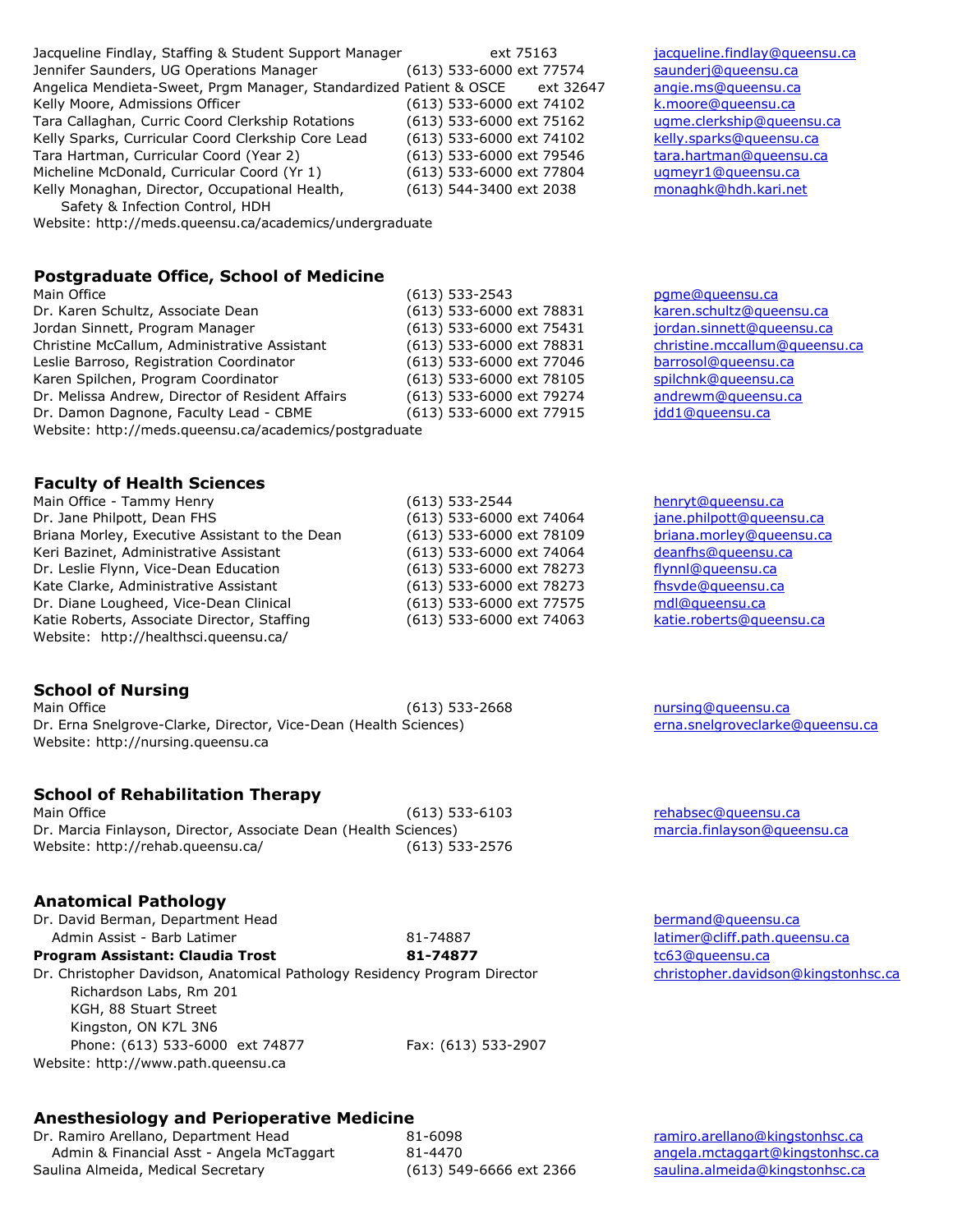| <b>Program Assistant: Kim Asselstine</b><br>Dr. Marta Cenkowski, Residency Program Director                                                                                                      | 81-2482                                              | kim.asselstine@kingstonhsc.ca<br>marta.cenkowski@kingstonhsc.ca |
|--------------------------------------------------------------------------------------------------------------------------------------------------------------------------------------------------|------------------------------------------------------|-----------------------------------------------------------------|
| Dr. Yuri Koumpan, Clerkship Course Director, Perioperative/Acute Care<br>Dr. Devin Sydor, Clerkship Course Director, Anesthesiology (81-6298)<br>Victory 2, Rm 3 - 203<br>KGH, 76 Stuart Street, |                                                      | yuri.koumpan@kingstonhsc.ca<br>devin.sydor@kingstonhsc.ca       |
| Kingston, ON K7L 2V7<br>Website: http://www.anesthesia.queensu.ca/education                                                                                                                      | $(613)$ 548-7827                                     | Fax: (613) 548-1375                                             |
| Cardiology                                                                                                                                                                                       |                                                      |                                                                 |
| Dr. Cathy McLellan, Division Chair<br>Secretary - Faye Orser                                                                                                                                     | 81-3804<br>81-3225                                   | mclellac@kgh.kari.net<br>faye.orser@kingstonhsc.ca              |
| Program Assistant: Andrea Mayfield<br>Dr. Samir Hazra, Program Director<br>FAPC 3 - Cardiology, Room 16-3-003-A<br>Kidd 3, CV Lab, KGH, 76 Stuart Street                                         | 613-548-2460<br>81-1329                              | andrea.mayfield@queensu.ca<br>samir.hazra@kingstonhsc.ca        |
| Kingston, ON K7L 2V7<br>Website: http://deptmed.queensu.ca/divisions/cardiology                                                                                                                  | (613) 549-6666 ext 6579                              | Fax: (866) 531-4570                                             |
| <b>Clinician Investigator Program</b><br>Dr. Anne Ellis, Residency Program Director                                                                                                              |                                                      | ellisa@queensu.ca                                               |
| Program Assistant: Denise Jones<br>70 Barrie Street<br>Kingston, ON K7P 0C6                                                                                                                      | ext 79325                                            | denise.jones@queensu.ca                                         |
| Website: http://meds.queensu.ca/education/cip                                                                                                                                                    |                                                      |                                                                 |
| <b>Critical Care</b>                                                                                                                                                                             |                                                      |                                                                 |
| Dr. Suzanne Bridge, Department Head<br>Admin Assist - Anna Tavares                                                                                                                               | 81-6335                                              | suzanne.bridge@kingstonhsc.ca<br>anna.tavares@kingstonhsc.ca    |
| Program Assistant: Laura Garofalo<br>Dr. Paul Heffernan, Residency Program Director<br>KGH, 76 Stuart Street, Davies 2, Rm 2.360                                                                 | (613) 549-6666 ext 6337                              | criticalcaremedicine@queensu.ca<br>paul.heffernan@queensu.ca    |
| Kingston, ON K7L 2V6<br>Website: http://meds.queensu.ca/departments/critical_care_program                                                                                                        | $(613) 548 - 2371$                                   | Fax: (613) 548-1325                                             |
| <b>Diagnostic Radiology</b>                                                                                                                                                                      |                                                      |                                                                 |
| Dr. Omar Islam, Department Head<br>Electives - Tammy Kearney                                                                                                                                     | 81-2613                                              | omar.islam@kingstonhsc.ca<br>tlk@queensu.ca                     |
| Program Assistant: Lynne Meilleur                                                                                                                                                                | (613) 548-3232 ext 1253                              | lb12@queensu.ca                                                 |
| Dr. Andrew Chung, Residency Program Director<br>Dr. Benjamin Kwan, Assistant Program Director<br>c/o Imaging Services                                                                            |                                                      | andrew.chung@gueensu.ca<br>benjamin.kwan@kingstonhsc.ca         |
| KGH, 76 Stuart Street<br>Kingston, ON K7L 2V7                                                                                                                                                    | (613) 548-3232 ext 1253                              | Fax: (613) 548-2412                                             |
| Website: http://radiology.queensu.ca                                                                                                                                                             |                                                      |                                                                 |
| <b>Emergency Medicine</b>                                                                                                                                                                        |                                                      |                                                                 |
| Dr. David Messenger, Department Head<br>PG Program Coord: Mary Lee                                                                                                                               | (613) 549-6666 ext 7660                              | david.messenger@queensu.ca<br>mary.lee@kingstonhsc.ca           |
| <b>UG Program Assistant: Catie Hannaford</b>                                                                                                                                                     | (613) 549-6666 ext 8118                              | cc157@queensu.ca                                                |
| Dr. Erin Brennan, Residency Program Director                                                                                                                                                     |                                                      | 6eeb@queensu.ca                                                 |
| Dr. Armita Rahmani, Clerkship Course Director<br>Jill McCreary, Department Manager<br>KGH, Victory 3                                                                                             | 81-3845<br>81-4515                                   | rahmani@queensu.ca<br>jill.mccreary@queensu.ca                  |
| 76 Stuart Street, Kingston, ON K7L 2V7<br>Website: http://emergencymed.queensu.ca                                                                                                                | (613) 549-6666, ext 3530                             | Fax: (613) 548-1374                                             |
| <b>Family Medicine</b>                                                                                                                                                                           |                                                      |                                                                 |
| Dr. Michael Green, FM Department Head<br>Clare Maycock, Admin Assistant                                                                                                                          | (613) 533-9300 ext 73914<br>(613) 533-9300 ext 73959 | head.dfm@queensu.ca<br>clare.maycock@queensu.ca                 |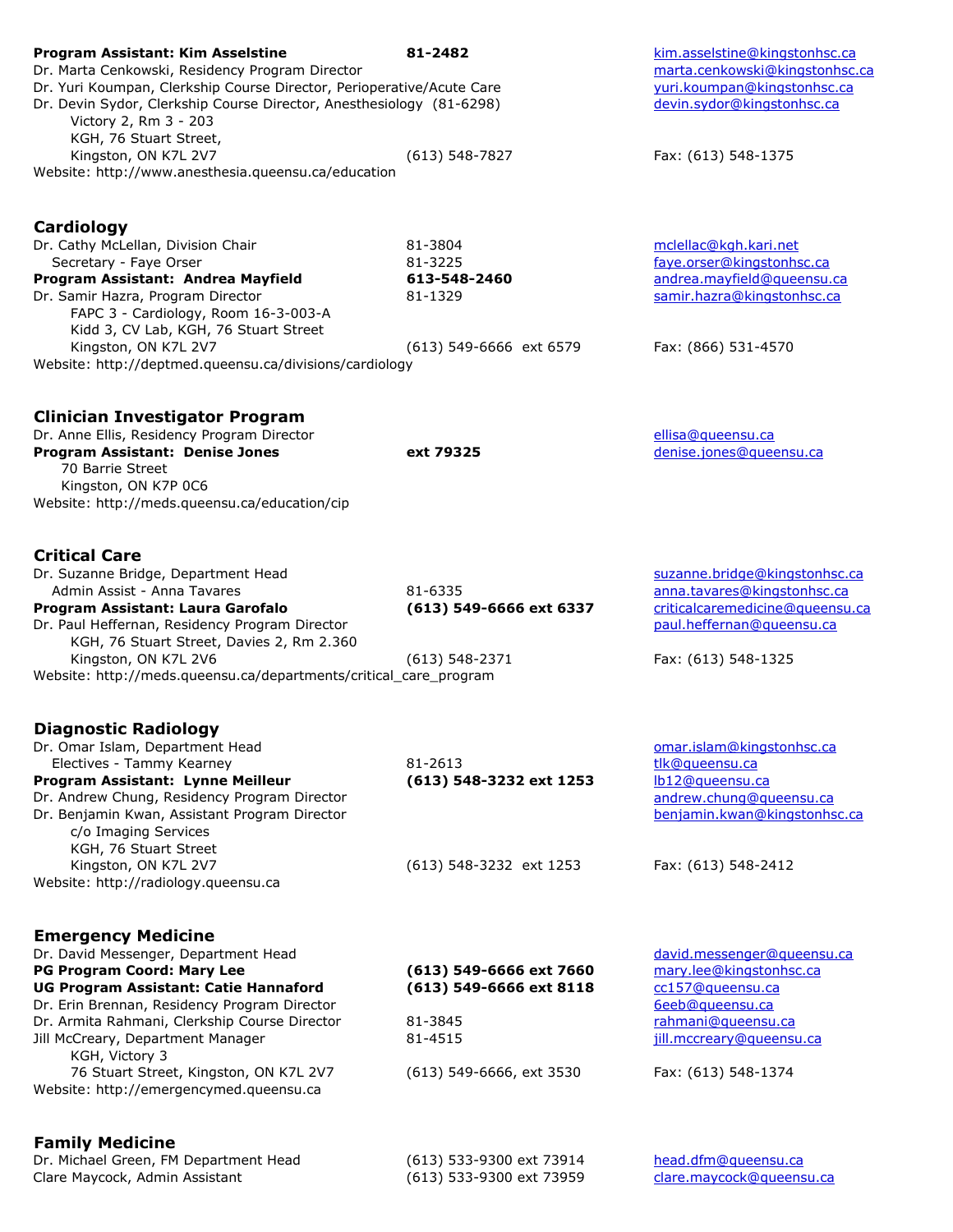| Dr. Brent Wolfrom, FM PG Program Director<br>Dr. Kelly Howse, Kingston Site Director | (613) 533-9300 ext 73942<br>(613) 533-9300 ext 78346 | brent.wolfrom@queensu.ca<br>kelly.howse@queensu.ca               |
|--------------------------------------------------------------------------------------|------------------------------------------------------|------------------------------------------------------------------|
| Tammy Parr, Administrative Assistant                                                 | (613) 533-9303 ext 73933                             | tammy.parr@queensu.ca                                            |
| Dr. Joey Newbigging, CCFP EM PG Prgrm Dir                                            | (613) 533-9300 ext 73014                             | newbigj@mac.com                                                  |
| Dr. Valerie McLeod, CCFP Anaes PG Prgrm Dir                                          | (613) 533-9300 ext 73005                             | valerielmcleod@hotmail.com                                       |
| Dr. Shayna Watson, FM Clerkship Course Director                                      | (613) 533-9300 ext 74511                             | shayna.watson@queensu.ca                                         |
| Dr. Jeffrey Sloan, Regional Education Coord                                          | $(613)$ 354-9227                                     | js23@queensu.ca                                                  |
| Dr. Nadia Knarr, Quinte Site Director                                                | (613) 771-3405                                       | nadia.knarr@gueensu.ca                                           |
| Jessica Hughson, Quinte Program Coord                                                | (613) 771-3403                                       | jessica.hughson@queensu.ca                                       |
| Dr. Wei-Hsi Pang, Lakeridge Site Director                                            | (905) 576-8711 ext 2326                              | wei-hsi.pang@queensu.ca                                          |
| Julie Hodges, Lakeridge Program Assistant                                            | (905) 576-8711 ext 2326                              | julie.hodges@queensu.ca                                          |
| Dr. Kimberly Curtin, Kawartha Site Director                                          | (705) 775-0619                                       | kim.curtin@queensu.ca                                            |
| Anjali Sivan, Kawartha Program Coord                                                 | (705) 775-0618                                       | admin.peterborough@queensu.ca                                    |
| <b>Laura McDiarmid, Education Manager</b>                                            | (613) 533-9300 ext 78010                             | laura.mcdiarmid@queensu.ca                                       |
| Jennifer Brierley, Sr Program Coordinator                                            | (613) 533-9300 ext 73001                             | jennifer.brierley@queensu.ca                                     |
| Dana Doll, PGY3 Program Assistant                                                    | (613) 533-9300 ext 73005                             | dana.doll@gueensu.ca                                             |
| Kim Wallace, UG Program Assistant                                                    | (613) 533-9300 ext 78353                             | kim.wallace@queensu.ca                                           |
| Jen Wells, Eval & Assessment                                                         | (613) 533-9300 ext 73008                             | jennifer.wells@queensu.ca                                        |
| , Coordinator/Accommodations<br>Cecilia Kopecki, Residency Curriculum Coord          | (613) 533-9300 ext 73012<br>(613) 533-9300 ext 73915 | cecilia.kopecki@queensu.ca                                       |
| Laura Kennedy, Faculty Support Coordinator                                           | (613) 533-9300 ext 73007                             | laura.kennedy@queensu.ca                                         |
| <b>Ed Cutrona, Finance Manager</b>                                                   |                                                      | ed.cutrona@queensu.ca                                            |
| Bianca Vanderlaak, Finance Coordinator                                               | (613) 533-9300 ext 73943                             | bianca.vanderlaak@queensu.ca                                     |
| Frosina Volchevska, Revenue & Compensation Coord                                     | (613) 533-9300 ext 73943                             | frosina.volchevska@queensu.ca                                    |
| Kathy Asselstine, Financial Clerk                                                    | (613) 533-9300 ext 75258                             | kathy.asselstine@queensu.ca                                      |
| Haynes Hall, Queen's University                                                      |                                                      |                                                                  |
| 115 Clarence Street, 3rd Floor                                                       |                                                      |                                                                  |
| Kingston, ON K7L 3N6                                                                 | $(613) 533 - 9300$                                   | Fax: (613) 533-9301                                              |
| Website: http://www.dfmqueens.ca/                                                    |                                                      | pgfammed@queensu.ca                                              |
|                                                                                      |                                                      |                                                                  |
| <b>Public Health and Preventative Medicine</b>                                       |                                                      |                                                                  |
| Dr. Bradley Stoner, Department Head                                                  | (613) 533-6000 ext 79551                             | bradley.stoner@queensu.ca                                        |
| Dr. Samantha Buttemer, Residency Program Director                                    |                                                      | s.buttemer@queensu.ca                                            |
| Program Assistant: Kathleen Thompson                                                 | (613) 549-1232 x1147                                 | kathleen.thompson@kflaph.ca                                      |
| <b>Weeneebayko/Moose Factory Contacts</b>                                            |                                                      |                                                                  |
| Jaime Kapashesit, Weeneebayko Assistant                                              | (705) 658-4544 ext 2354                              | Jaime.Kapashesit@waha.ca                                         |
| Dr. Dennis Dahl, Director of Education                                               |                                                      | dennis.dahl@waha.ca                                              |
| Cleo Ferolin, Med Secre, Student Placements                                          | (705) 658-4544 ext 2238                              | medical.secretary@waha.ca                                        |
|                                                                                      |                                                      |                                                                  |
|                                                                                      |                                                      |                                                                  |
| Gastroenterology                                                                     |                                                      |                                                                  |
| Dr. Lawrence Hookey, Division Chair<br>Secretary - Brenda Delonghi                   | 82-2292                                              | lawrence.hookey@kingstonhsc.ca<br>brenda.delonghi@kingstonhsc.ca |
| PG Program Assistant: Michelle Wolfreys                                              | (613) 544-3400 ext 2292                              | michelle.wolfreys@kingstonhsc.ca                                 |
| Dr. Mark Ropeleski, Residency Program Director                                       |                                                      | mark.ropeleski@kingstonhsc.ca                                    |
| Centenary Wing, Rm 005, 166 Brock Street                                             |                                                      |                                                                  |
| Hotel Dieu Hospital, Kingston, ON K7L 5G2                                            | (613) 544-3400 ext 2288                              | Fax: (613) 544-3114                                              |
| Website: http://deptmed.queensu.ca/divisions/gastroenterology                        |                                                      |                                                                  |
|                                                                                      |                                                      |                                                                  |
| <b>Hematology</b>                                                                    |                                                      |                                                                  |
| Dr. Annette Hay, Division Chair                                                      |                                                      | ahay@ctg.queensu.ca                                              |
| Secretary - Amanda Carquez/Anne Ritchie                                              | $(613)$ 533-6803                                     | carquez@queensu.ca                                               |
| PG Program Assistant: Michelle Sviajina                                              | $(613)$ 533-6329                                     | hemeprog@queensu.ca                                              |
| Dr. Bethany Monteith, Residency Program Director                                     |                                                      | bethany.monteith@kingstonhsc.ca                                  |
| Etherington Hall, Rm 2025 Queen's University                                         |                                                      |                                                                  |
| 94 Stuart Street, Kingston, ON K7L 3N6                                               | $(613) 533 - 6329$                                   | Fax: (613) 533-6855                                              |
| Website: http://deptmed.queensu.ca/divisions/hematology                              |                                                      |                                                                  |
|                                                                                      |                                                      |                                                                  |
|                                                                                      |                                                      |                                                                  |
| <b>Internal Medicine (Core)</b>                                                      |                                                      |                                                                  |

Dr. Stephen Archer, Department Head **Room 3041** [stephen.archer@queensu.ca](mailto:stephen.archer@queensu.ca) Stephanie Hartwick, Executive Assistant 32967 [stephanie.hartwick@queensu.ca](mailto:stephanie.hartwick@queensu.ca) Krista Knight, Special Projects & Communications Coord and 36327 [krista.knight@queensu.ca](mailto:krista.knight@queensu.ca)<br>Carly Hudson, Financial Officer 36698 36698 carly hudson@queensu.ca Carly Hudson, Financial Officer 36698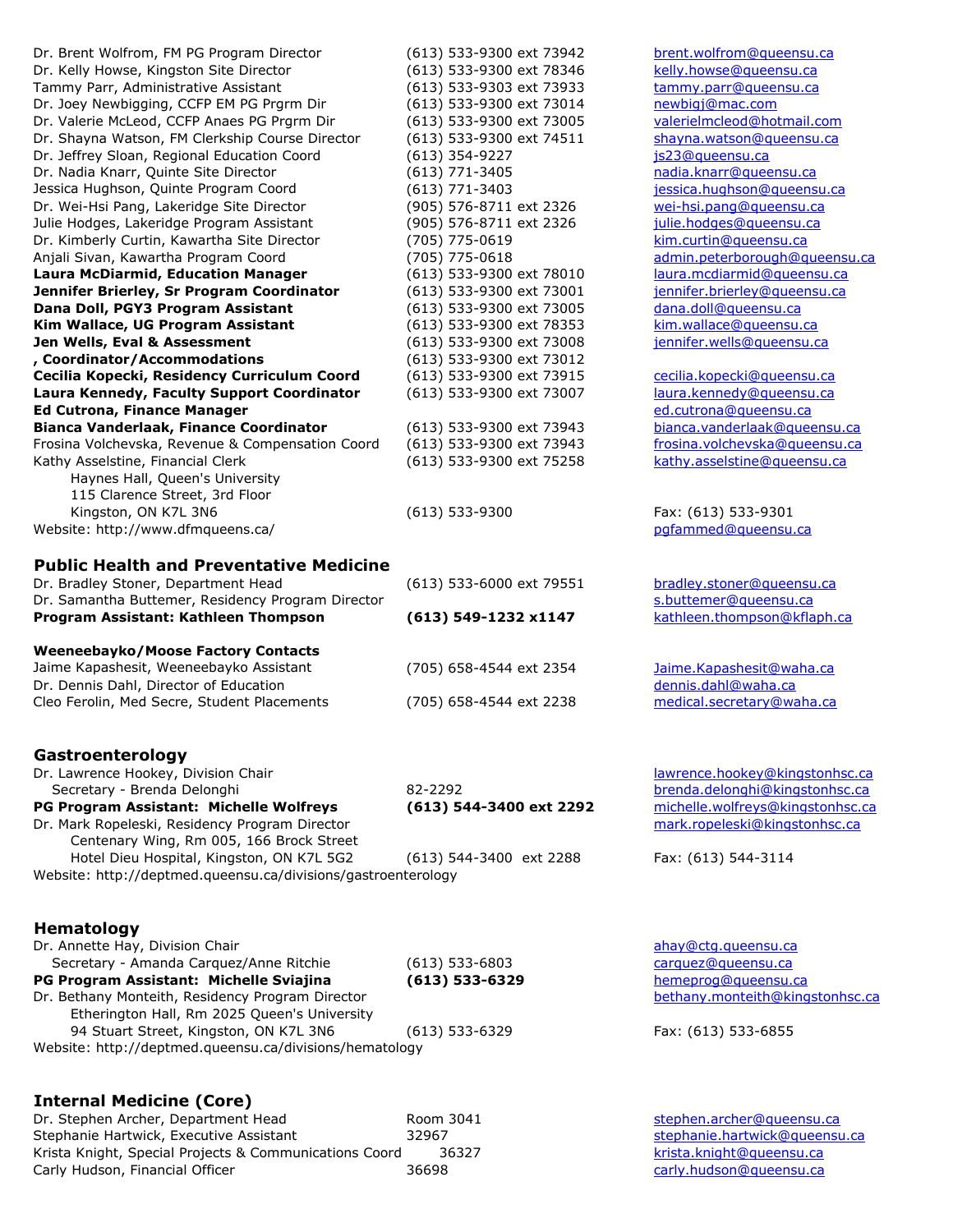| PG Program Manager: Genevieve Bureau<br>PG Program Assistant: Alisha Witter<br>Program Assistant: Rachel O'Dell<br><b>UG Program Assistant: Elaine Carroll</b><br>Dr. Stephen Gauthier, Residency Program Director<br>Dr.Sara Awad, Assistant Program Director<br>Dr. Marie Leung, Clerkship Course Director<br>Dr. Bikram Sidhu, Clerkship Course Director (Subspecialty)<br>Etherington Hall, Room 3038<br>94 Stuart Street, Kingston, ON K7L 3N6<br>Website: http://deptmed.queensu.ca/ | 32623<br>74966<br>74152<br>78455<br>75898<br>32056<br>33417<br>Fax: (613) 533-6695                                           | improg@gueensu.ca<br>aw168@queensu.ca<br>rachel.odell@queensu.ca<br>medclerk@queensu.ca<br>sq54@queensu.ca<br>sara.awad@kingstonhsc.ca<br>mleung@gmed.ca<br>bikrampal.sidhu@kingstonhsc.ca                         |
|--------------------------------------------------------------------------------------------------------------------------------------------------------------------------------------------------------------------------------------------------------------------------------------------------------------------------------------------------------------------------------------------------------------------------------------------------------------------------------------------|------------------------------------------------------------------------------------------------------------------------------|--------------------------------------------------------------------------------------------------------------------------------------------------------------------------------------------------------------------|
| <b>Internal Medicine (General) PGY4</b><br>Dr. Chris Smith, Division Chair<br>Program Assistant: Carolyn Saulnier<br>Dr. Laura Marcotte, Residency Program Director<br>Etherington Hall, Room 1018                                                                                                                                                                                                                                                                                         | 78832                                                                                                                        | cas12@gueensu.ca<br>carolyn.saulnier@queensu.ca<br>laura.marcotte@queensu.ca                                                                                                                                       |
| <b>Medical Oncology</b><br>Dr. Scott Berry, Department Head<br>Admin Assistant - Louise Segsworth<br>Dr. Tara Baetz, Divisional Head<br>Admin Assistant - Wendy Postill<br>Program Assistant: Mumtahina Rimi<br>Dr. Francisco Vera-Badillo, Residency Program Director<br>Cancer Centre of SouthEastern Ontario<br>25 King Street West, KGH<br>Kingston, ON K7L 5P9<br>Website: http://oncology.queensu.ca                                                                                 | 81-6768<br>81-4502<br>81-6647<br>(613) 544-2631 ext 6647                                                                     | scott.berry@kingstonhsc.ca<br>oncdeptheadadmin@kingstonhsc.ca<br>tara.baetz@kingstonhsc.ca<br>wendy.postill@krcc.on.ca<br>OncEdCoord@kingstonhsc.ca<br>francisco.verabadillo@kingstonhsc.ca<br>Fax: (613) 546-8209 |
| <b>Nephrology</b><br>Dr. David Holland, Division Chair<br>Secretary - Kathleen Murphy<br>Program Assistant: Lara McKinlay<br>Dr. Hasitha Welihinda, Residency Program Director<br>Connell 7, Room 2-730, KGH<br>Kingston, ON K7L 3N6<br>Website: http://deptmed.queensu.ca/divisions/nephrology                                                                                                                                                                                            | $(613) 533 - 6983$<br>74167<br>81-4320<br>81-1234<br>$(613) 548 - 1366$                                                      | dh9@queensu.ca<br>kathleen.murphy@kingstonhsc.ca<br>nephro@gueensu.ca<br>htw@gueensu.ca<br>Fax: (613) 548-2524                                                                                                     |
| <b>Neurology</b><br>Dr. Michel Melanson, Division Chair<br>Tracey Cain, Admin Assistant<br><b>Program Assistant: Michelle Wolfreys</b><br>Dr. Lysa Boisse Lomax, Residency Program Director<br>Connell 7, Room 2-730, KGH<br>Kingston, ON K7L 2V7<br>Website: http://deptmed.queensu.ca/divisions/neurology                                                                                                                                                                                | (613) 549-6666 ext 2472<br>(613) 549-6666 ext 4320<br>$(613) 548 - 2472$                                                     | mm42@queensu.ca<br>caint@gueensu.ca<br>neuroprog@gueensu.ca<br>lysa.boisselomax@kingstonhsc.ca<br>Fax: (613) 548-2471                                                                                              |
| <b>Obstetrics &amp; Gynaecology</b><br>Dr. Graeme Smith, Department Head<br>Admin Asst - Heather Ramshaw<br>PG Program Assistant: Anna Couch<br>UG Program Assistant: Julie Wimmer<br>Dr. Marisa Horniacheck, Residency Program Director<br>Dr. Brigid Nee, Clerkship Course Director<br>Dr. Richard Thomas, Back-up Clerkship Course Director<br>Secretary - Julia Sloan<br>Victory 4, KGH, 76 Stuart Street<br>Kingston, ON K7L 2V7<br>Website: http://meds.queensu.ca/medicine/obgyn/   | $(613)$ 548-1372<br>(613) 549-6666 ext 4911<br>(613) 549-6666 ext 2139<br>81-6067<br>$(613) 548 - 7840$<br>549-6666 ext 4911 | gns@queensu.ca<br>ramshawh@queensu.ca<br>anna.couch@queensu.ca<br>julie.wimmer@queensu.ca<br>mnh1@queensu.ca<br>brigid.nee@kingstonhsc.ca<br>thomasr@gueensu.ca<br>Fax: (613) 548-1330                             |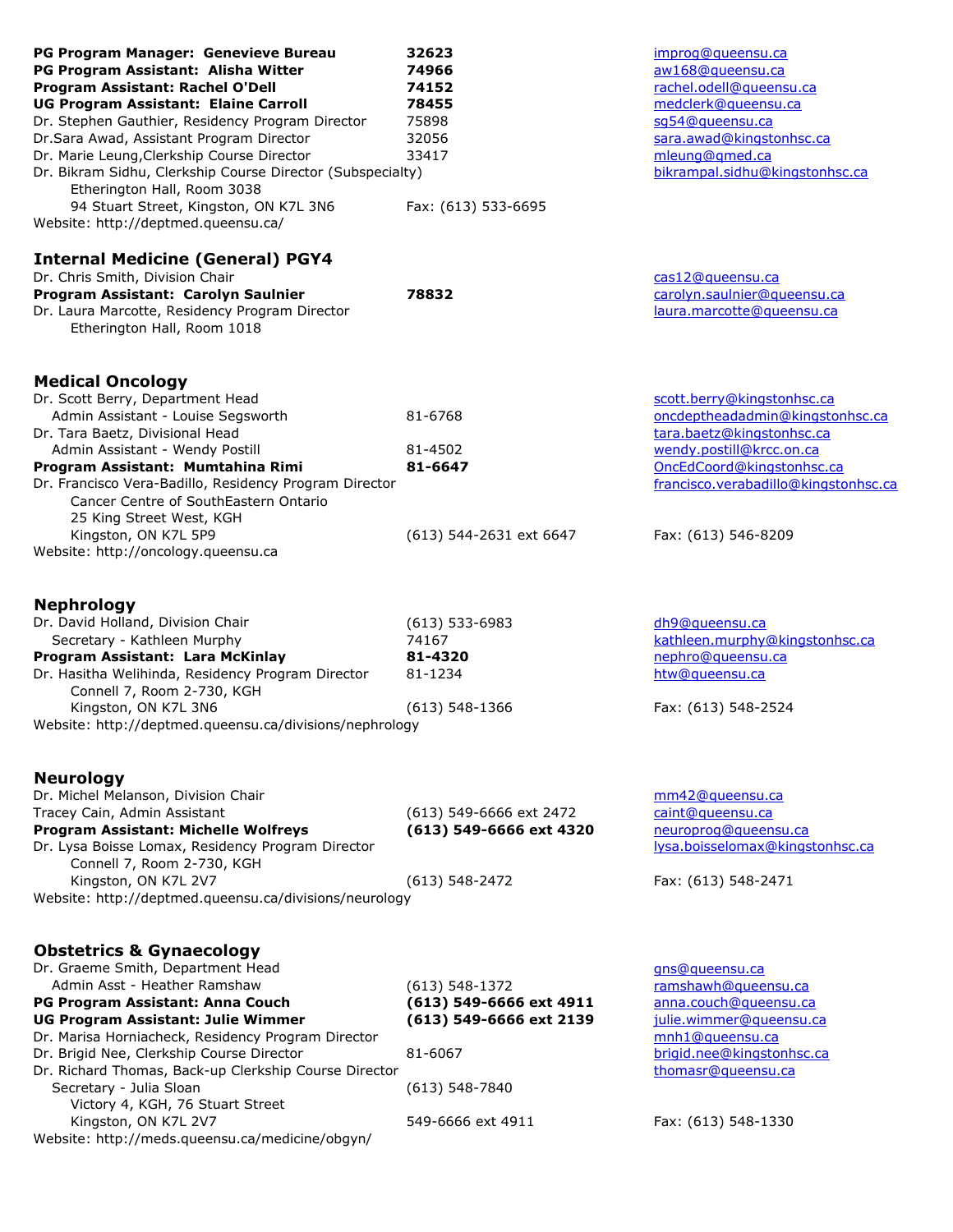| <b>Ophthalmology</b>                                     |                          |                                |
|----------------------------------------------------------|--------------------------|--------------------------------|
| Dr. Martin ten Hove, Department Head                     |                          | tenhove@queensu.ca             |
| Departmental Assistant - Amanda McIntosh                 | 82-2229                  | amanda.mcintosh@kingstonhsc.ca |
| Program Assistant: Shauna Vinkle                         | 82-2245                  | sv58@queensu.ca                |
|                                                          |                          |                                |
| Dr. Mark Bona, Residency Program Director                |                          | m.bona@queensu.ca              |
| Brock 2, Room 228, Hotel Dieu Hospital                   |                          |                                |
| Kingston, ON K7L 5G2                                     |                          |                                |
| Phone: (613) 544-3400 ext. 3203 or 533-2559              |                          | Fax: (613) 533-6667            |
| Website: http://ophthalmology.queensu.ca                 |                          |                                |
|                                                          |                          |                                |
|                                                          |                          |                                |
| <b>Palliative Medicine</b>                               |                          |                                |
|                                                          |                          |                                |
| Dr. Leonie Herx, Director, Palliative Care               |                          | leonie.herx@kingstonhsc.ca     |
| Secretary - Cortney Longfield                            | 81-2485                  | cortney.longfield@gueensu.ca   |
| Program Assistant: Ruili Fang                            | 81-3223                  | ruili.fang@kingstonhsc.ca      |
| Dr. Craig Goldie, Residency Program Director             |                          | craig.goldie@kingstonhsc.ca    |
| 34 Barrie Street, Queen's University                     |                          |                                |
| Kingston, ON K7L 3J7                                     | (613) 549-6666 ext 3223  | Fax: (613) 548-2436            |
| Website: http://meds.queensu.ca/programs/palliativecare/ |                          |                                |
|                                                          |                          |                                |
|                                                          |                          |                                |
| <b>Pediatrics</b>                                        |                          |                                |
| Dr. Robert Connelly, Department Head                     | $(613) 548 - 7766$       | bob.connelly@queensu.ca        |
|                                                          |                          |                                |
| Wendy Phillips, Dept & Financial Administrator           | $(613)$ 548-6046         | wendy.phillips@kingstonhsc.ca  |
| Doran 3, Room 6-303                                      |                          |                                |
| <b>UG/PG Education Coordinator: Liz King</b>             | 81-3694                  | Kinge@queensu.ca               |
| Dr. Kirk Leifso, Residency Program Director              |                          | kirk.leifso@queensu.ca         |
| Dr. Sarah McKnight, Clerkship Course Director            |                          | sarah.mcknight@kingstonhsc.ca  |
| KGH, Watkins 3, Room 220                                 |                          |                                |
| Kingston, ON K7L 2V7                                     | (613) 549-6666 ext 4088  | Fax: (613) 548-1369            |
| Website: http://pediatricsatqueens.ca/                   |                          |                                |
|                                                          |                          |                                |
|                                                          |                          |                                |
|                                                          |                          |                                |
| <b>Physical Medicine &amp; Rehabilitation</b>            |                          |                                |
| Dr. Stephen Bagg, Department Head                        | (613) 544-4900 ext 53286 | baggs@providencecare.ca        |
| Secretary - Karen Greenlees                              |                          |                                |
| Program Assistant: Heather-Ann Thompson                  | (613) 544-4900 ext 53293 | thompsoh@providencecare.ca     |
| Dr. Sussan Askari, Residency Program Director            | (613) 544-4900 ext 53284 | askaris@providencecare.ca      |
| Providence Care Hospital                                 |                          |                                |
| 752 King Street West                                     |                          |                                |
| Kingston, ON K7L 4X3                                     | $(613) 533 - 6290$       | Fax: (613) 544-4614            |
| Website: http://www.queensu.ca/pmr/                      |                          |                                |
|                                                          |                          |                                |
|                                                          |                          |                                |
|                                                          |                          |                                |
| <b>Psychiatry</b>                                        |                          |                                |
| Dr. Claudio Soares, Department Head                      |                          | claudio.soares@kingstonhsc.ca  |
| Secretary - Marianne McGuire                             | (613) 548-5567 ext 5823  | mcquirm3@providencecare.ca     |
| Program Assistant: Sharon Thompson                       | 82-2507                  | sharon.thompson@kingstonhsc.ca |
| Dr. Eric Prost, Residency Program Director               | psychpd@queensu.ca       | eric.prost@kingstonhsc.ca      |
| Dr. Debra Hamer, Clerkship Course Director               |                          | dmh6@queensu.ca                |
| Johnson 5, Room 528A, HDH                                |                          |                                |
| Kingston, ON K7L 5G2                                     | (613) 544-3310 ext. 2507 | Fax: (613) 544-7079            |
| Website: http://psychiatry.queensu.ca/education          |                          |                                |
|                                                          |                          |                                |
|                                                          |                          |                                |
| <b>Child &amp; Youth Psychiatry</b>                      |                          |                                |
| Dr. Johanne Roberge, Residency Program Director          |                          | johanne.roberge@kingstonhsc.ca |
| Dr. Sanjeev Sharma, Residency Program Director           |                          | sanjeev.sharma@kingstonhsc.ca  |
| Program Assistant: Allie Singers                         | (613) 544-4900 ext 53333 | singersa@providencecare.ca     |
|                                                          |                          |                                |
| <b>Geriatric Psychiatry</b>                              |                          |                                |
| Dr. Maria Hussain, Residency Program Director            |                          | hussainm@providencecare.ca     |
| Program Assistant: Susan Beck                            | (613) 548-5567 ext 52050 | becks@providencecare.ca        |
|                                                          |                          |                                |
|                                                          |                          |                                |
| <b>Radiation Oncology</b>                                |                          |                                |
|                                                          |                          |                                |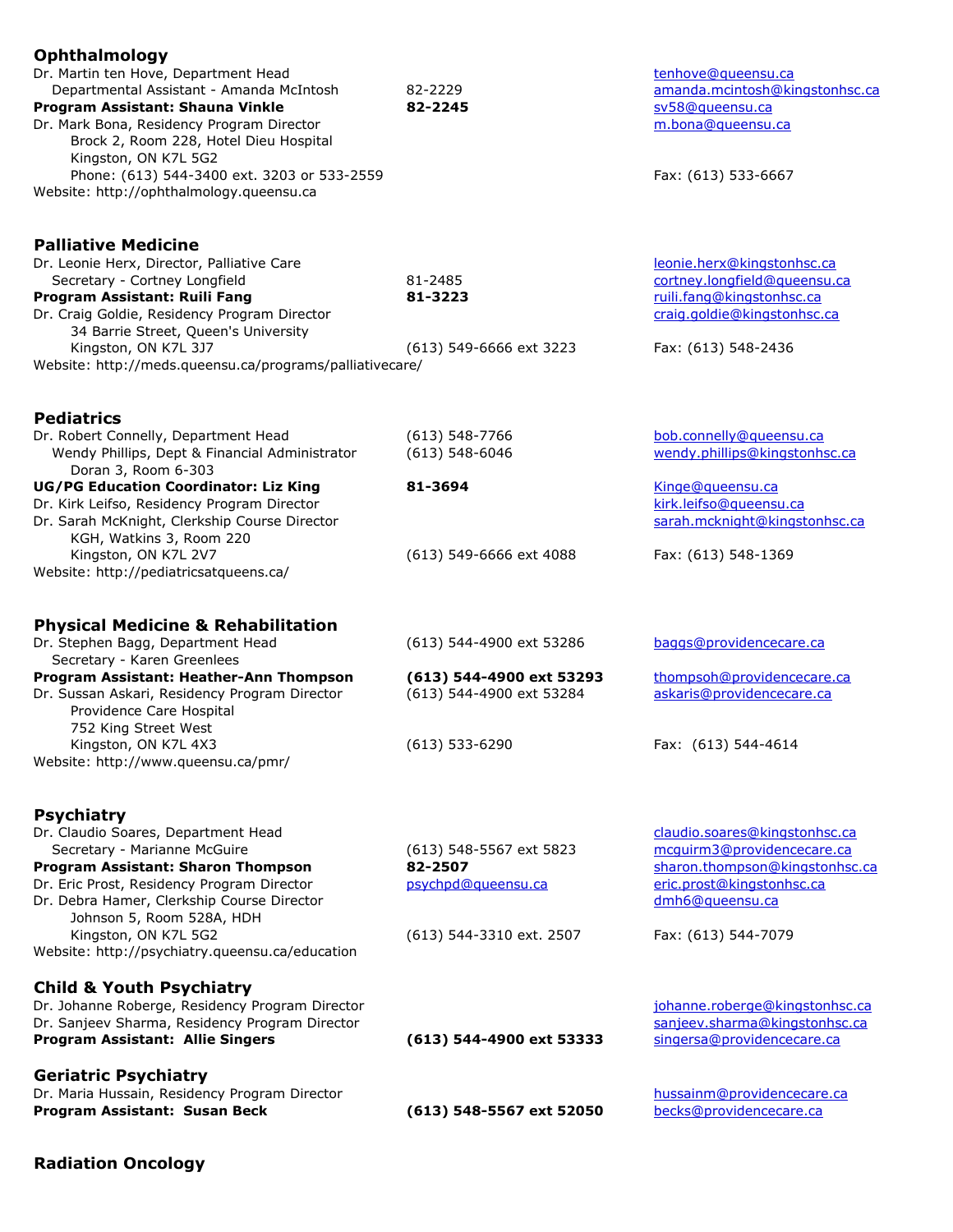| Dr. Scott Berry, Department Head<br>Admin Assistant - Louise Segsworth<br>Dr. Conrad Falkson, Divisional Head<br>Admin Assistant - Mavis Livingstone<br>Program Assistant: Mumtahina Rimi<br>Dr. Martin Korzeniowski, Residency Program Director<br>Cancer Centre of SouthEastern Ontario<br>KGH, 25 King Street West<br>Kingston, ON K7L 5P9<br>Website: http://meds.queensu.ca/oncology/                                                                                                                                                                                                                                                                                 | 81-6768<br>ext 4144<br>81-6647<br>613) 544-2631 ext 6647                                              | scott.berry@kingstonhsc.ca<br>louise.segsworth@queensu.ca<br>conrad.falkson@krcc.on.ca<br>mavis.livingstone@krcc.on.ca<br>OncEdCoord@kingstonhsc.ca<br>martin.korzeniowski@kingstonhsc.ca<br>Fax: (613) 546-8201                                                                                                                                |
|----------------------------------------------------------------------------------------------------------------------------------------------------------------------------------------------------------------------------------------------------------------------------------------------------------------------------------------------------------------------------------------------------------------------------------------------------------------------------------------------------------------------------------------------------------------------------------------------------------------------------------------------------------------------------|-------------------------------------------------------------------------------------------------------|-------------------------------------------------------------------------------------------------------------------------------------------------------------------------------------------------------------------------------------------------------------------------------------------------------------------------------------------------|
| <b>Respirology</b><br>Dr. Diane Lougheed, Division Chair<br>Program Assistant: Hayley Batson<br>Dr. Christina Liak, Residency Program Director<br>102 Stuart Street, Room 20-112<br>Queen's University, Kingston, ON K7L 3N6<br>Website: http://deptmed.queensu.ca/divisions/respirology                                                                                                                                                                                                                                                                                                                                                                                   | $(613)$ 548-2348<br>(613) 549-6666 ext 2300<br>$(613) 548 - 2379$                                     | diane.lougheed@kingstonhsc.ca<br>respirology@gueensu.ca<br>cyyl@gueensu.ca<br>Fax: (613) 549-1459                                                                                                                                                                                                                                               |
| Rheumatology<br>Dr. Mala Joneja, Division Chair<br>Secretary - Charlotte MacDonald<br><b>Program Assistant: Holly Shea</b><br>Dr. Marie Clements-Baker, Residency Program Director<br>Secretary - Mary Andrews<br>Etherington Hall, Room 2004<br>Kingston, ON K7L 3N6<br>Website: http://deptmed.queensu.ca/divisions/rheumatology                                                                                                                                                                                                                                                                                                                                         | 32971<br>33230<br>$(613)$ 533-3230                                                                    | mi6@queensu.ca<br>cmm3@queensu.ca<br>sheah@queensu.ca<br>marie.clements-baker@medportal.ca<br>andrews@queensu.ca<br>Fax: (613) 533-3244                                                                                                                                                                                                         |
| <b>Surgery</b><br>Dr. Ross Walker, Department Head<br>Allison Leverette, Interim Dept Manager<br>Alison Infante, Departmental Assistant<br>PG Program Coordinator: Kim Lloyd<br>PG Program Coordinator: Sierra Slegtenhorst<br><b>UG Program Assistant: Taylor Rosenblath</b><br>Dr. Mila Kolar, Clerkship Course Director, Surgery<br>General Surgery - Dr. Sarah Jones, Residency Program Director<br>Surgical Foundations - Dr. Timothy Phillips, Residency Program Director<br>Orthopaedics - Dr. Davide Bardana, Residency Program Director<br>Victory 3, Room 3-314<br>KGH, 76 Stuart Street<br>Kingston, ON K7L 2V7<br>Website: http://surgery.queensu.ca/education | 81-3670<br>(613) 533-6000 ext 77848<br>81-4147<br>81-3678<br>81-6590<br>81-6298<br>$(613) 533 - 2660$ | ross.walker@kingstonhsc.ca<br>allison.leverette@queensu.ca<br>infantea@gueensu.ca<br>kim.m.lloyd@kingstonhsc.ca<br>sierra.slegtenhorst@kingstonhsc.ca<br>taylor.rosenblath@kingstonhsc.ca<br>mila.kolar@kingstonhsc.ca<br>sarah.jones@kingstonhsc.ca<br>timothy.phillips@kingstonhsc.ca<br>davide.bardana@kingstonhsc.ca<br>Fax: (613) 544-9174 |
| <b>Urology</b><br>Dr. Robert Siemens, Department Head<br><b>Program Assistant: Bev Howes</b><br>Dr. Michael Leveridge, Residency Prgm Director<br>Victory 4, Room 3-4-212, KGH<br>Kingston, ON K7L 2V7<br>Website: http://www.queens-urology.ca/                                                                                                                                                                                                                                                                                                                                                                                                                           | $(613) 548 - 2493$<br>81-3743<br>(613) 549-6666 ext 6090<br>(613) 549-6666, ext. 3743                 | robert.siemens@kingstonhsc.ca<br>bev.howes@kingstonhsc.ca<br>michael.leveridge@kingstonhsc.ca<br>Fax: (613) 545-1970                                                                                                                                                                                                                            |
| <b>ROMP (Rural Ontario Medical Program)</b><br>Dr. Peter Wells, Executive Director<br>Michelle Hunter, Program/CDO Manager<br>Chrissy Zuniga, Executive Director Assistant<br>459 Hume Street<br>Collingwood, ON L9Y 1W9<br>Phone: (877) 445-7667                                                                                                                                                                                                                                                                                                                                                                                                                          | Fax: (705) 445-8911                                                                                   | pwells@romponline.com<br>mhunter@romponline.com<br>czuniga@romponline.com<br>romp@romponline.com                                                                                                                                                                                                                                                |

Website: http://www.romponline.com